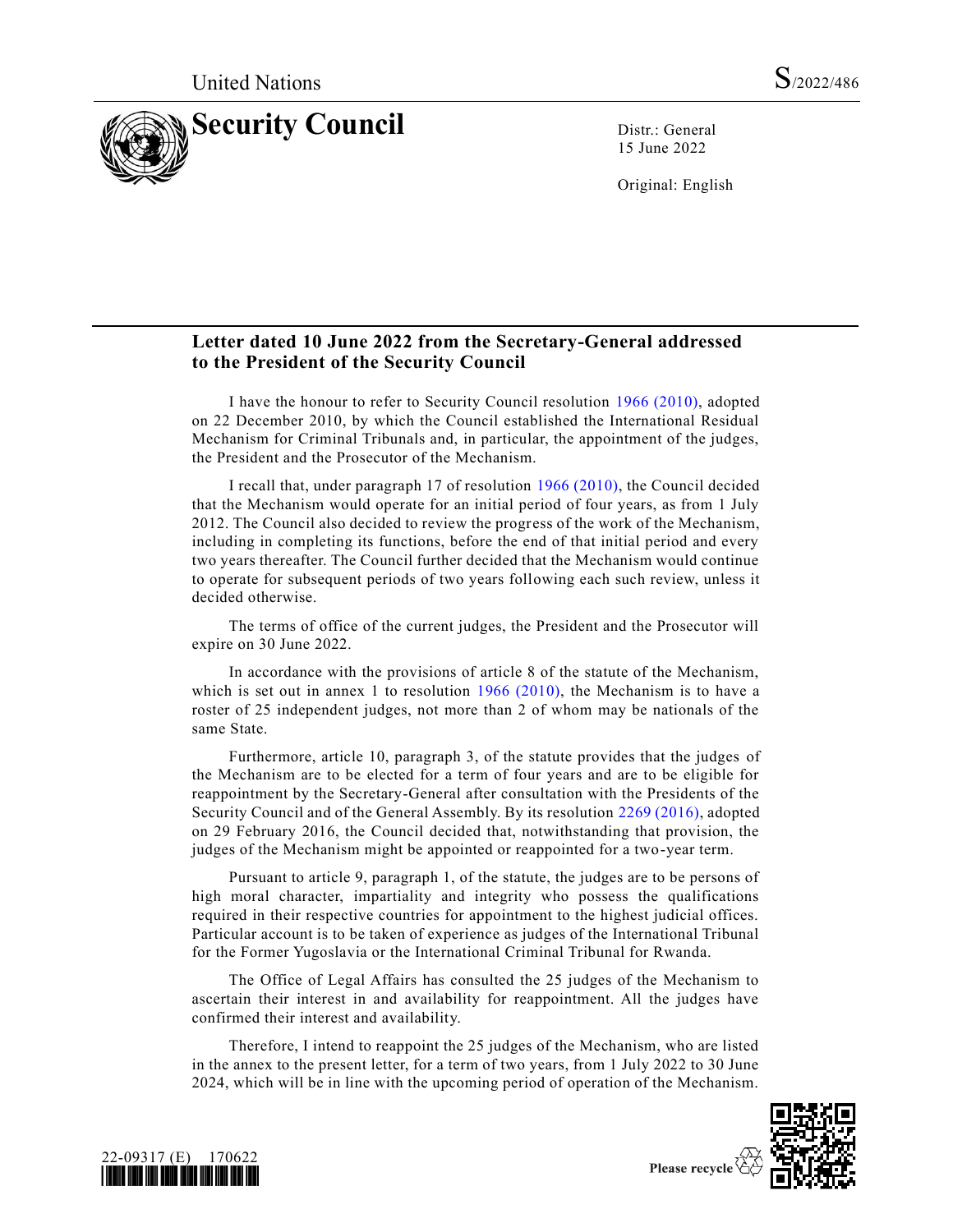In accordance with article 10, paragraph 3, of the statute, I look forward to receiving your views on the proposed reappointment of the judges.

Concerning the President of the Mechanism, article 11, paragraph 1, of the statute provides that, after consultation with the President of the Council and the judges of the Mechanism, the Secretary-General is to appoint a full-time President from among the judges of the Mechanism. The statute, resolution [1966 \(2010\)](https://undocs.org/en/S/RES/1966(2010)) and subsequent resolutions are silent on the length of the term of office of the President.

The current President of the Mechanism, Judge Carmel Agius (Malta), has informed me that he is not seeking to be reappointed as President. Having consulted the judges of the Mechanism, I intend to appoint Judge Graciela S. Gatti Santana (Uruguay) as President for a term of office from 1 July 2022 to 30 June 2024. Judge Gatti Santana has served as a judge of the Mechanism since 2012 and is eminently qualified for this role.

I look forward to receiving your views on the proposed appointment of Judge Gatti Santana, in accordance with article 11, paragraph 1, of the statute.

Regarding the Prosecutor, article 14, paragraph 4, of the statute provides that the Prosecutor is to be appointed by the Security Council on nomination by the Secretary-General. The Prosecutor is to be of high moral character and possess the highest level of competence and experience in the conduct of investigations and prosecutions of criminal cases. The Prosecutor is to serve for a four-year term and is to be eligible for reappointment. By its resolution [2269 \(2016\),](https://undocs.org/en/S/RES/2269(2016)) the Council decided that, notwithstanding article 14, paragraph 4, of the statute, the Prosecutor might be appointed or reappointed for a two-year term.

I hereby nominate Judge Serge Brammertz (Belgium) for reappointment as Prosecutor of the Mechanism for a new two-year term, from 1 July 2022 to 30 June 2024.

I should be grateful if you would bring the present letter and its annex to the attention of the members of the Security Council.

(*Signed*) António **Guterres**